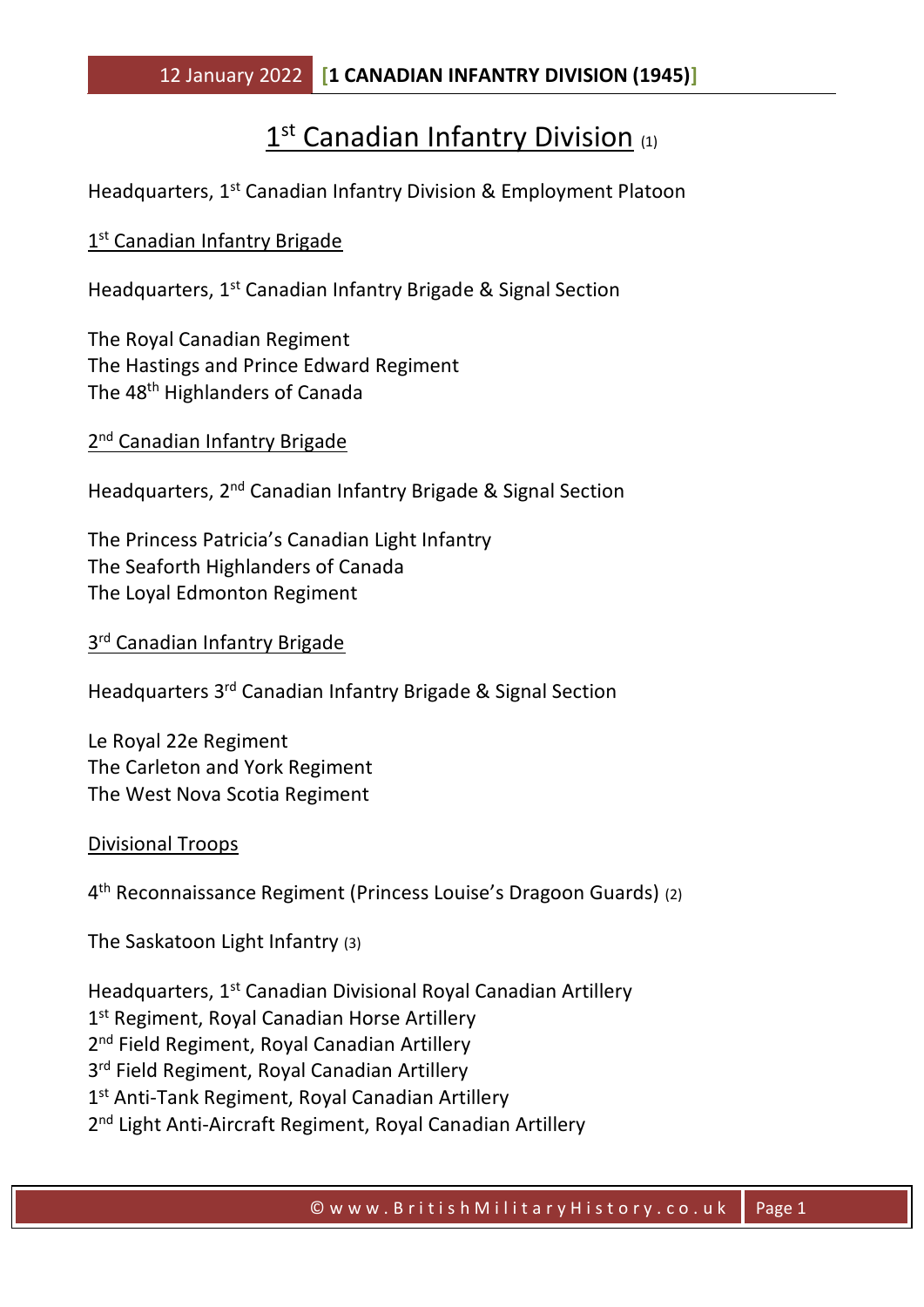## 12 January 2022 **[1 CANADIAN INFANTRY DIVISION (1945)]**

Headquarters, 1st Canadian Divisional Royal Canadian Engineers 1 st Field Company, Royal Canadian Engineers 3<sup>rd</sup> Field Company, Royal Canadian Engineers 4 th Field Company, Royal Canadian Engineers 2<sup>nd</sup> Field Park Company, Royal Canadian Engineers 1st Bridging Platoon, Royal Canadian Engineers

1 st Canadian Divisional Signals, Royal Canadian Corps of Signals

Headquarters, 1<sup>st</sup> Canadian Divisional Royal Canadian Army Service Corps 1<sup>st</sup> Canadian Infantry Brigade Company, Royal Canadian Army Service Corps 2<sup>nd</sup> Canadian Infantry Brigade Company, Royal Canadian Army Service Corps 3<sup>rd</sup> Canadian Infantry Brigade Company, Royal Canadian Army Service Corps 1<sup>st</sup> Canadian Infantry Divisional Troops Company, Royal Canadian Army Service Corps

Headquarters, 1st Canadian Divisional Royal Canadian Army Medical Corps 4 th Field Ambulance, Royal Canadian Army Medical Corps 5<sup>th</sup> Field Ambulance, Royal Canadian Army Medical Corps 9<sup>th</sup> Field Ambulance, Royal Canadian Army Medical Corps 1st Field Dressing Station, Royal Canadian Army Medical Corps 2<sup>nd</sup> Field Dressing Station, Royal Canadian Army Medical Corps 2<sup>nd</sup> Field Hygiene Section, Royal Canadian Army Medical Corps

Headquarters, 1st Canadian Divisional Royal Canadian Ordnance Corps 1<sup>st</sup> Canadian Infantry Divisional Ordnance Field Park, Royal Canadian Ordnance Corps 1<sup>st</sup> Mobile Laundry and Bath Unit, Royal Canadian Ordnance Corps

Headquarters, 1st Canadian Divisional Royal Canadian Electrical & Mechanical Engineers 1<sup>st</sup> Canadian Infantry Brigade Workshop, Royal Canadian Electrical & Mechanical Engineers 2<sup>nd</sup> Canadian Infantry Brigade Workshop, Royal Canadian Electrical & Mechanical Engineers 3<sup>rd</sup> Canadian Infantry Brigade Workshop, Royal Canadian Electrical & Mechanical Engineers 1<sup>st</sup> Canadian Divisional Troops Workshop, Royal Canadian Electrical & Mechanical Engineers

1<sup>st</sup> Canadian Infantry Divisional Postal Unit, Canadian Postal Corps

1st Field Cash Office, Royal Canadian Army Pay Corps

1<sup>st</sup> Provost Company (Royal Canadian Mounted Police), Canadian Provost Corps

1<sup>st</sup> Field Security Section, Canadian Intelligence Corps